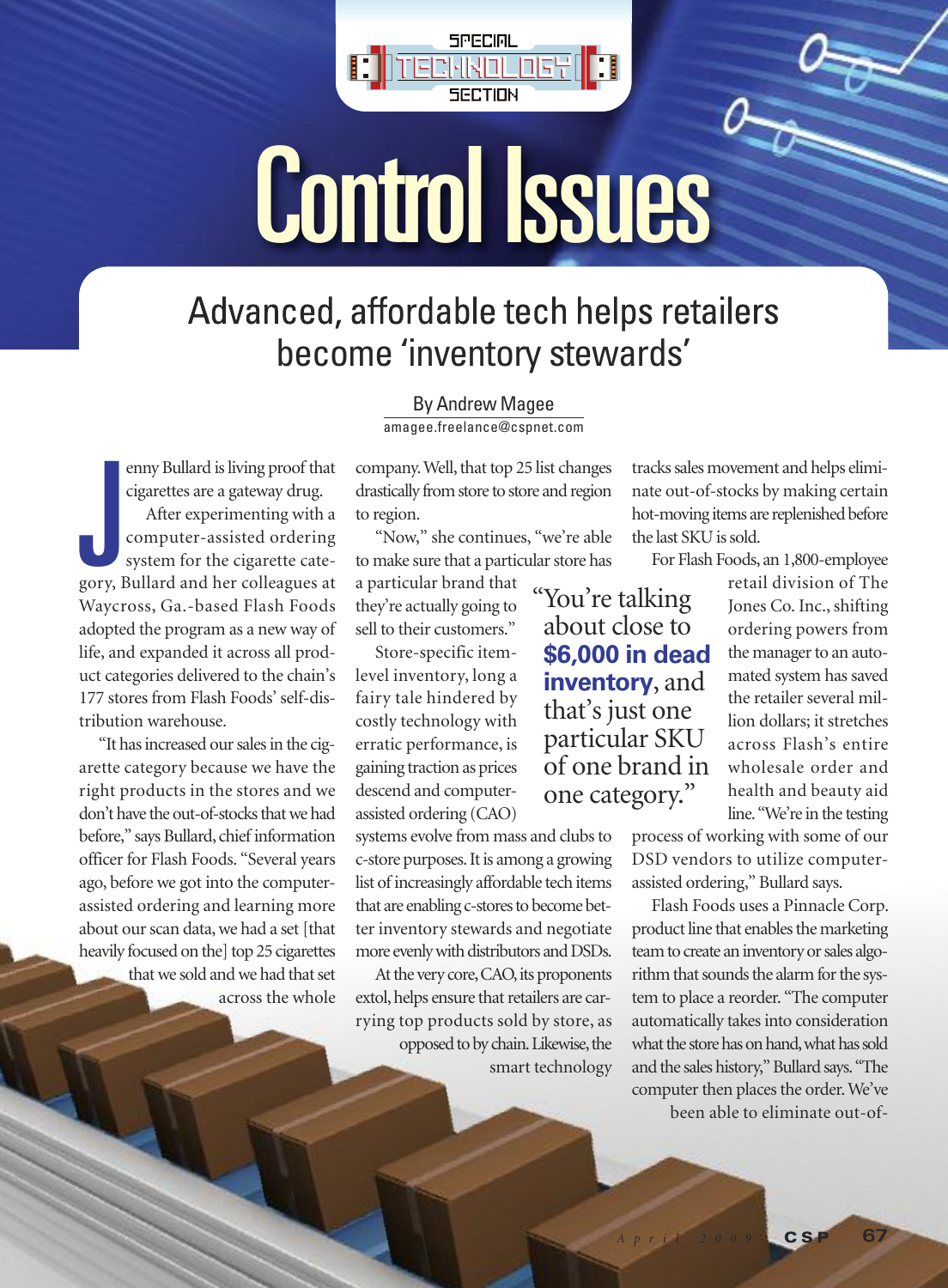stocks and, at the same time, we've been able to control our inventory and not have a manager saying 'I need this' or 'I need that' and overstocking the store.At any given time, we have eliminated \$3 million of inventory [chainwide]."

The CAO option was an existing tool in the back-office product Flash Foods has been using since 1997, so there was no software infrastructure cost in this case. Bullard estimates that, considering Flash's store count, the initial investment in a back-office system that includes the options Flash now uses would be in the \$350,000 range if the project started from scratch.In Flash's case, there's a monthly support fee of around \$25 per store and a requirement to buy a new license for new stores.

One of Bullard's favorite features is the "build to" function, which marries inventory parameters with real-time sales data. "Let's say you want four rolls of paper towels on the shelf," Bullard says. "The 'build to' function tells the computer to always make sure it orders enough rolls so that the retailer has four on the shelf."

The system also tracks sales spikes and suggests increasing the "build to" number if a store is consistently outperforming the parameters.Aside from maximizing a retailer's sales opportunities and improving cash flow, the system generates dramatic labor savings. Prior to CAO, Bullard says, the ordering process chewed up about 12 hours of labor each month. Now, an average Flash store pays for less than two ordering-related labor hours per month.

"The managers are now able to focus on customer-service-type tasks," she says. "Before, a manager would have to spend three to four hours placing their orders each week, but the computer automatically does it for them in 20 minutes."

When the order comes in, the store receives the invoice electronically with the cost assigned to each item. Bullard says wholesale costs paint a clearer picture of the store's gross-margin profit opportunities. "Like many retailers in the industry, we used to look at our inventory at an overall retail value," Bullard says. "Once you knew what the retail valuewas, you had to take that amount down to cost."

That system invited confusion. "At corporate, you're bringing that invoice in at cost," Bullard says. "At the store, you've got to take that retail value down to cost and that's a percentage that can vary from product to product. Your monthly gross profit could be artificially inflated if you happened to receive a large number of high-gross-profit products in any given month, and that could affect your P&L."

By assigning cost prices during deliveries, Flash Foods protects itself against anomalies—a high-margin item such as Elmo dolls atChristmas—that might affect the store's overall gross-margin

profit performance. "We felt that if we could get to an item-level inventory where we knew exactly how many Snickers bars we had in the store and we knew that those Snickers bars cost us 50 cents," Bullard says, "we would have better control because we're seeing it at item level and by cost volume."

#### **The South Leach Diet**

It's no surprise that a guy who works for a company named Lard Oil is interested in cutting fat from his shelves. Henry Leach, director of operations for the Denham Springs, La.-based chain, says that retailers can't afford to have lazy inventory lying around their stores.

Lard Oil isn't using a CAO function at this time. Yet by seriously poring over scan data, Leach says he rotated out 10% of his storewide SKUs in 2008. "Right now, with cigarette cartons being about \$30 per carton, you definitely don't want 10 cartons of dead inventory sitting out there at \$300 multiplied by the 19 stores that we have now," Leach says. "You're talking about close to \$6,000 in dead inventory, and



**AUTOMATIC:** Flash Foods' automated ordering system prevents overstocks and out-ofstocks, according to chief information officer Jenny Bullard.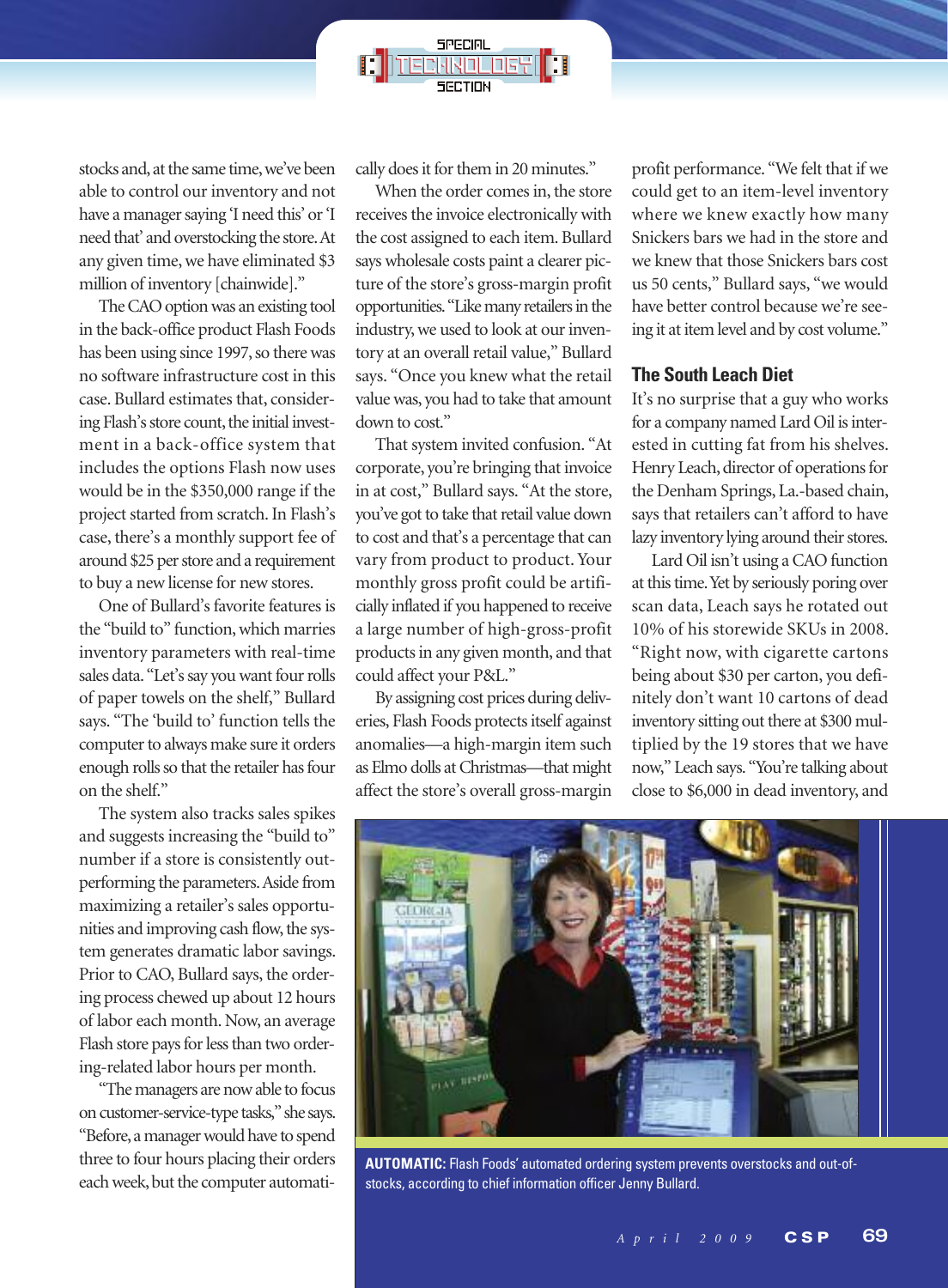

that's just one particular SKU of one brand in one category. There are 95 brands of cigarettes out there and considering that about 40 of them satisfy about 90% of your customers, you really have to control that inventory."

LardOilusesVancouver,Wash.-based DM2 Software's Storelink solution to grab a better grip on store inventory. Like Flash Foods, Lard Oil is simply taking



"Any time you bring something new in, there's always some resistance."

### **BRUCE EARHART** *Handee Marts Inc.*

advantage of existing features offered by its back-office product. Lard Oil also pays a monthly support fee and a newstore license fee of less than \$10,000. Leach believes it's money well spent. "By looking at scan data, we can judge what's being sold andwe no longer have to rely on vendors for purchase advice," Leach says. "This helps us control the beer companies, soft-drink companies, chip companies and anybody elsewhowants to fight about space in the store."

Leach is in the process of a beer reset that will be based solely on scan data. "No one is going to be able to just come in here and say that they have 60% of the market so they need 60% of my space," Leach says. "If you have a store that's around a university or a residential area and Miller Lite is the No. 1 product, you're going to want to make sure Miller Lite has more space than Budweiser or else you're going to have out-of-stocks on the weekend. That's what scan data does for you. It enables you to devise sets by store."

Leach says it doesn't require much more time to do resets on a store-bystore basis. "With MillerCoors and Anheuser-Busch," he says, "you just produce the scan data for them by store and they'll input it into their setmaking software and come back to you with a set that you can either approve or disapprove."

The numbers also spill the beans on howwell promotions perform. "Maybe we want to use Fritos Corn Chips with 12-packs of soda for a weekend promo," Leach says. "Now we can judge exactly how that does by using our scan data. That's the only way you're going to survive long-term and compete with the RaceTracs and the Wal-Marts of the world."

Lard Oil's system also enables Leach to streamline his rebate process and, by default, improve cash flow. "A [soda vendor] might come to me and say, 'We'll give you another nickel per 2-literif you promo us this weekend,' " Leach says. "Now, on Monday morning, I can give them real-time data about how that promotion worked.It's not about losing a partner. It's about working together to find out howthe promotion performed and making the next one better."

Leach says it's important for vendors to implement systems that are compatible with their retailer partners' systems so that c-store operators can simply push sales data to the vendor from one computer to another and get paid more quickly. "Let's use smokeless tobacco as the example because that's a big growth category for us right now," he says. "Kodiak might say they want to do a two-for-\$5 and rebate me \$1 per can based on the scan data at the end of the sale.All I have to do is push the scan data and I'm collecting my \$1 per can on that promotion.You might not be able to do that with another vendor that's not scanning."

Inflating the rebate line increases gross profits. Still, Leach doesn't forget about "Old Reliable" when it comes to increasing profits: strategic price increases. "I can look at scan data and see where I can tweak pricing on a particular product," he says. "Can I get 10 cents more on this product or 50 cents more on these suitcases? I can look at scan data and see when the price starts affecting sales on any particular product."

#### **Just Handee**

Bruce Earhart also plans to use his scanning data to test price elasticity.Earhart is director of marketing for Gibsonia, Pa.-based Handee Marts, Inc., a licensee of 7-Eleven Inc. that operates eight locations and franchises 54 others. Handee Marts does not use 7-Eleven's propriety Retail Information System, opting instead for a Professional DataSolutions Inc.(PDI) suite of products that was fully implemented in November.

"We've followed 7-Eleven's lead in their item-by-item and store-by-store ordering process," Earhart says. "That's the direction we're going now that we're able to capture the data. Our emphasis is to empower our store operators to be able to use their scanning data to delete